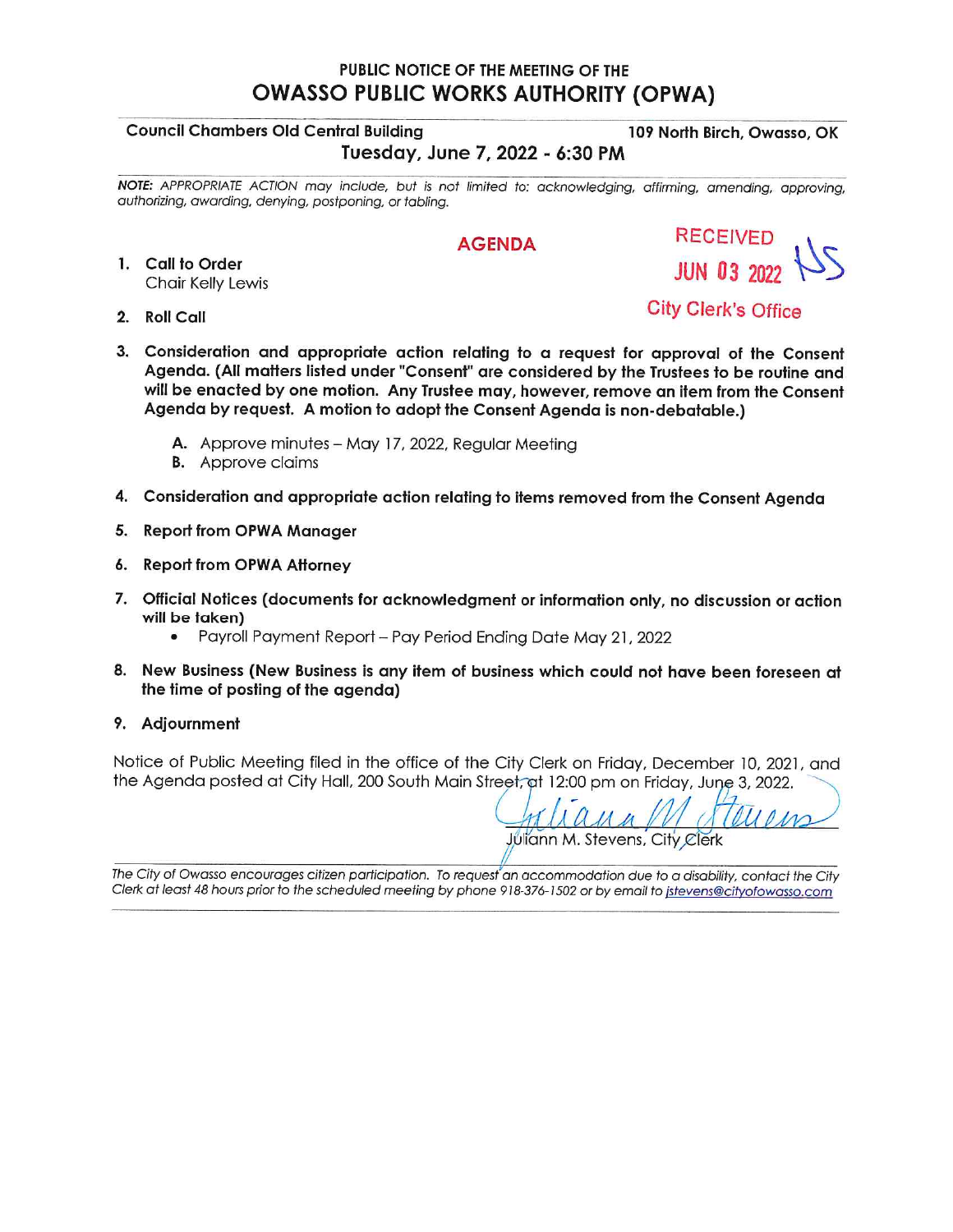## **OWASSO PUBLIC WORKS AUTHORITY (OPWA)**

### **MINUTES OF REGULAR MEETING TUESDAY, MAY 17, 2022**

The Owasso Public Works Authority (OPWA) met in regular session on Tuesday, May 17, 2022, in the Council Chambers at Old Central, 109 North Birch, Owasso, Oklahoma per the Notice of Public Meeting filed Friday, December 10, 2021; and the Agenda filed in the office of the City Clerk and posted at City Hall, 200 South Main Street, at 12:00 pm on Friday, May 13, 2022.

#### **1. Call to Order**

Chair Kelly Lewis called the meeting to order at 7:35 pm.

### **2. Roll Call**

Present Absent Chair – Kelly Lewis Vice Chair – Alvin Fruga Trustee – Doug Bonebrake Trustee – Bill Bush Trustee – Lyndell Dunn A quorum was declared present.

Staff: Authority Manager – Warren Lehr Authority Attorney - Julie Lombardi

- **3. Consideration and appropriate action relating to a request for approval of the Consent Agenda. (All matters listed under "Consent" are considered by the Authority to be routine and will be enacted by one motion. Any Trustee may, however, remove an item from the Consent Agenda by request. A motion to adopt the Consent Agenda is non-debatable.)**
	- **A.** Approve minutes May 3, 2022, and May 10, 2022, Regular Meetings
	- **B.** Approve claims

Mr. Bonebrake moved, seconded by Mr. Dunn to approve the Consent Agenda, as presented with claims totaling \$1,219,595.64.

YEA: Bonebrake, Dunn, Lewis NAY: None Motion carried: 3-0

- **4. Consideration and appropriate action relating to items removed from the Consent Agenda** None
- **5. Report from OPWA Manager** None
- **6. Report from OPWA Attorney** None
- **7. Official Notices (documents for acknowledgment or information only, no discussion or action will be taken)**

The Chair acknowledged receipt of the following:

- Payroll Payment Report Pay Period Ending Date May 7, 2022
- Monthly Budget Report April 2022
- **8. New Business (New Business is any item of business which could not have been foreseen at the time of posting of the agenda)** None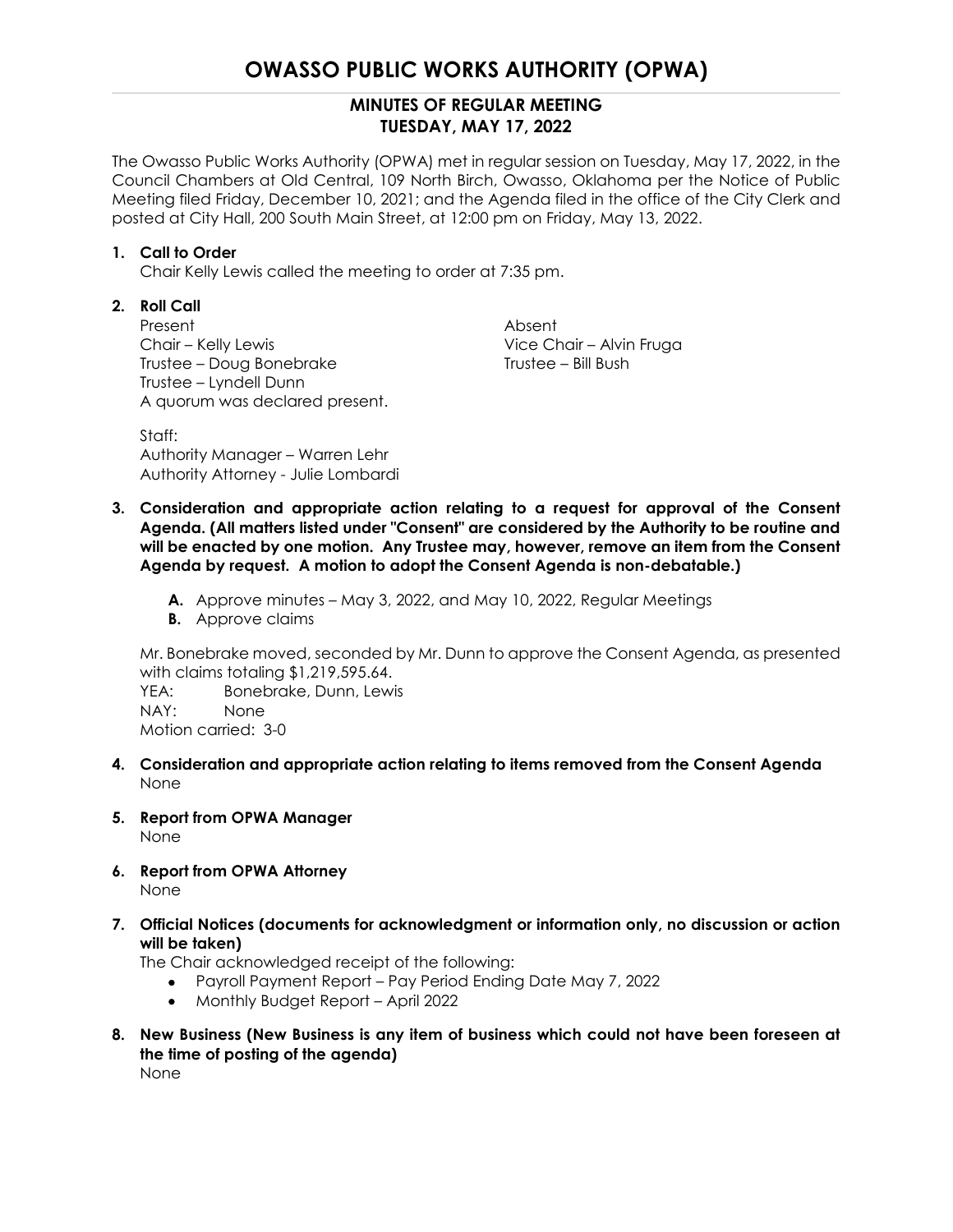Owasso Public Works Authority May 17, 2022 Page 2

### **9. Adjournment**

Mr. Dunn moved, seconded by Mr. Bonebraketo adjourn the meeting. YEA: Bonebrake, Dunn, Lewis<br>NAY: None NAY: Motion carried: 3-0 and the meeting adjourned at 7:36 pm.

Juliann M. Stevens, Authority Clerk

Kelly Lewis, Chair

\_\_\_\_\_\_\_\_\_\_\_\_\_\_\_\_\_\_\_\_\_\_\_\_\_\_\_\_\_\_\_\_\_\_\_\_\_\_\_\_\_\_\_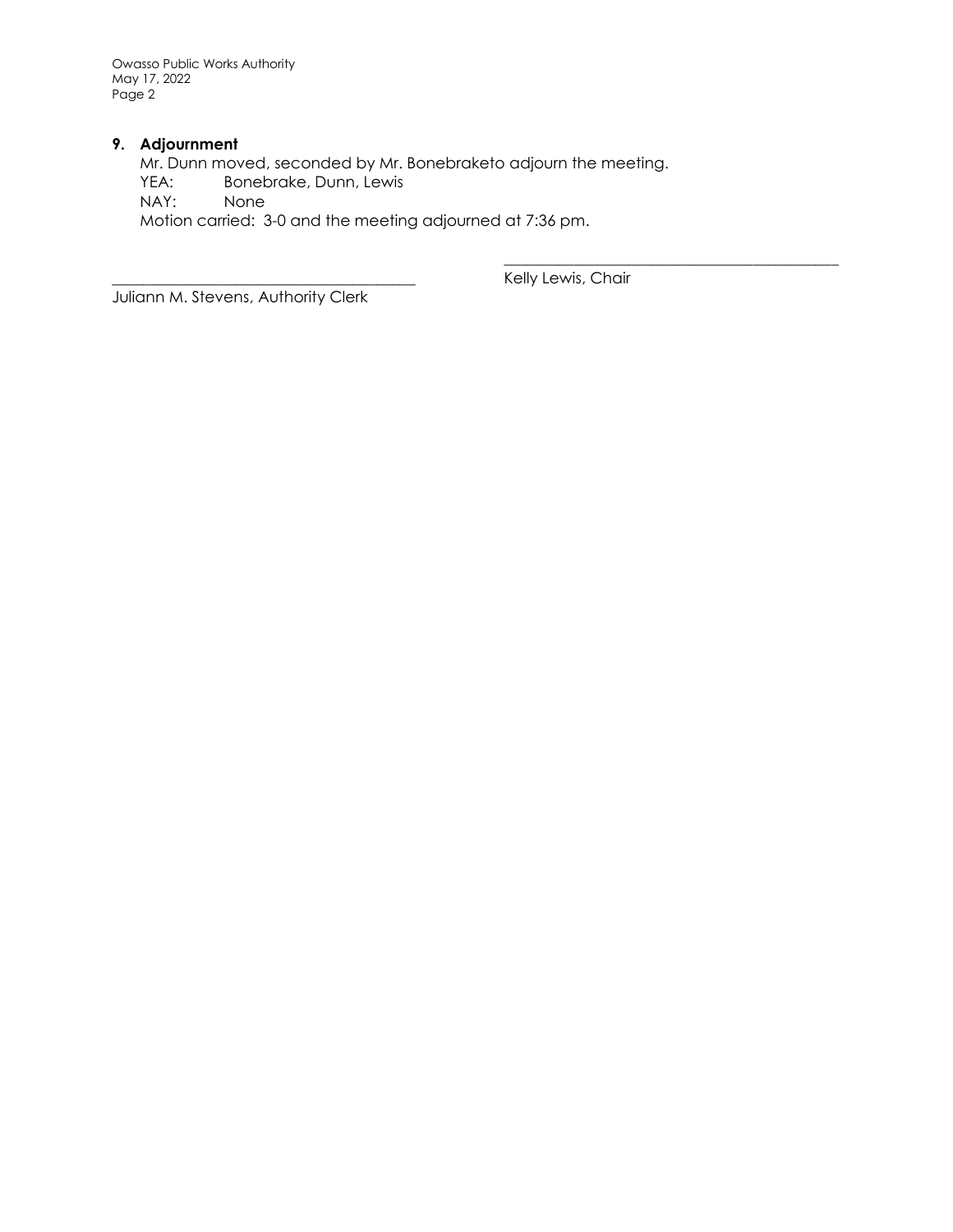| Fund |             | Vendor Name                              | Payable Description                        | Payment<br>Amount |  |
|------|-------------|------------------------------------------|--------------------------------------------|-------------------|--|
| 61   | <b>OPWA</b> | KELLOGG ENGINEERING, INC                 | <b>ENGINEERING SERVICES - CO</b>           | \$3,144.50        |  |
|      |             | MSB CONSTRUCTION LLC                     | <b>CONSTRUCTION SVCS - COFFE</b>           | \$588,885.71      |  |
|      |             | <b>COFFEE CREEK LIFT STATION - Total</b> |                                            | \$592,030.21      |  |
|      |             | AMERICAN MUNICIPAL SERVICES LTD          | <b>COLLECTION SERVICES</b>                 | \$104.37          |  |
|      |             | <b>OPWA</b><br>- Total                   |                                            | \$104.37          |  |
|      |             | AEP/PSO                                  | <b>ELECTRIC USE</b>                        | \$1,402.96        |  |
|      |             | CITY OF OWASSO                           | <b>ADMIN OVERHEAD</b>                      | \$25,000.00       |  |
|      |             | COX COMMUNICATIONS                       | PHONE USAGE                                | \$24.73           |  |
|      |             | <b>JPMORGAN CHASE BANK</b>               | ACADEMY-FLASHLIGHT                         | \$59.99           |  |
|      |             | <b>JPMORGAN CHASE BANK</b>               | ACADEMY-REFUND                             | (\$59.99)         |  |
|      |             | <b>JPMORGAN CHASE BANK</b>               | OFFICE DEPOT-REFUND                        | (\$8.39)          |  |
|      |             | <b>JPMORGAN CHASE BANK</b>               | OFFICE-SUPPLIES                            | \$16.22           |  |
|      |             | <b>JPMORGAN CHASE BANK</b>               | SAMS-REFUND                                | (\$1.51)          |  |
|      |             | <b>JPMORGAN CHASE BANK</b>               | SAMS-SUPPLIES                              | \$389.15          |  |
|      |             | <b>JPMORGAN CHASE BANK</b>               | <b>WALMART-SUPPLIES</b>                    | \$43.66           |  |
|      |             | STANDLEY SYSTEMS LLC                     | <b>COPIER MAINTENANCE</b><br>AGREEM        | \$266.05          |  |
|      |             | <b>TERMINIX</b>                          | PEST CONTROL 04/28/2022                    | \$114.00          |  |
|      |             | <b>TREASURER PETTY CASH</b>              | <b>CHARACTER LUNCHEON</b>                  | \$350.00          |  |
|      |             | UNIFIRST HOLDINGS LP                     | UNIFORM SERVICES                           | \$88.11           |  |
|      |             | UNITED STATES CELLULAR<br>CORPORATION    | PUBLIC WORKS MONTHLY<br><b>CELL</b>        | \$49.57           |  |
|      |             | <b>OPWA ADMINISTRATION</b><br>- Total    |                                            | \$27,734.55       |  |
|      |             | <b>BANCFIRST</b>                         | 800469017/09B                              | \$55,960.40       |  |
|      |             | <b>BANCFIRST</b>                         | 800470015/09C                              | \$23,361.34       |  |
|      |             | <b>BANCFIRST</b>                         | 800471013/SANTA FE                         | \$14,375.74       |  |
|      |             | <b>BANCFIRST</b>                         | 800472011/RANCH CREEK                      | \$25,377.32       |  |
|      |             | BANCFIRST                                | 800780017/19C                              | \$121,553.74      |  |
|      |             | <b>OPWA DEBT SERVICE</b><br>- Total      |                                            | \$240,628.54      |  |
|      |             | AEP/PSO                                  | ELECTRIC USE                               | \$144.70          |  |
|      |             | <b>COX COMMUNICATIONS</b>                | PHONE USAGE                                | \$3.53            |  |
|      |             | JPMORGAN CHASE BANK                      | ACADEMY-UNIFORM                            | \$64.99           |  |
|      |             | <b>JPMORGAN CHASE BANK</b>               | WASTE MGMT-FEE                             | \$3,254.15        |  |
|      |             | OSI ENVIRONMENTAL INC                    | USED OIL COLLECTION SERVI                  | \$100.00          |  |
|      |             | <b>TERMINIX</b>                          | LIQUID DEFEND SYSTEM SERV                  | \$364.00          |  |
|      |             | <b>TERMINIX</b>                          | PEST CONTROL 04/28/2022                    | \$83.00           |  |
|      |             | UNIFIRST HOLDINGS LP                     | UNIFORM SERVICES                           | \$56.85           |  |
|      |             | - Total<br><b>RECYCLE CENTER</b>         |                                            | \$4,071.22        |  |
|      |             | <b>COX COMMUNICATIONS</b>                | PHONE USAGE                                | \$3.53            |  |
|      |             | <b>CRANE CARRIER COMPANY</b>             | <b>GUAGE SPEEDOMETER -</b><br><b>REFUS</b> | \$632.85          |  |
|      |             | <b>CRANE CARRIER COMPANY</b>             | REFUSE TRUCK MAINTENANCE                   | \$905.67          |  |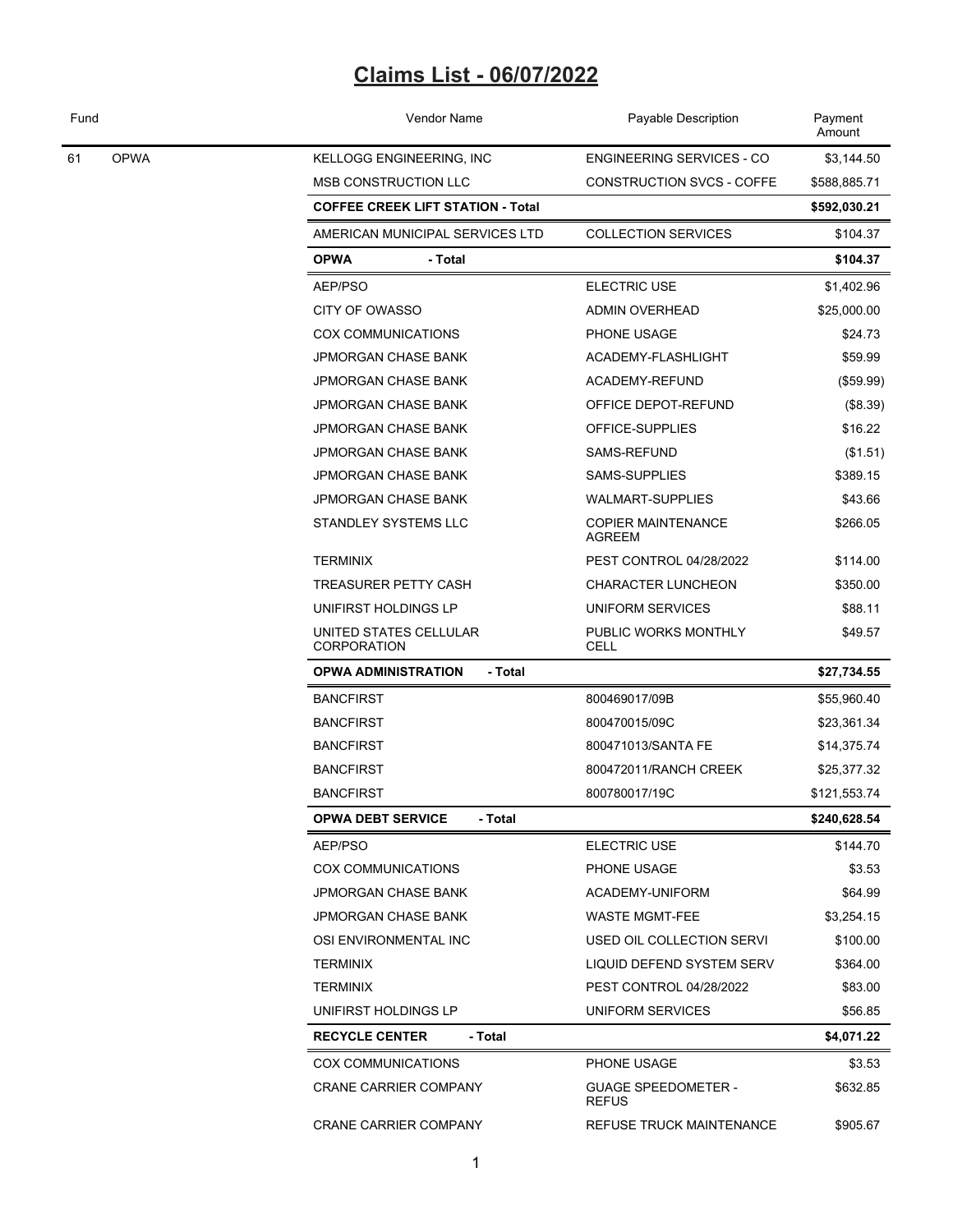| Fund              | Vendor Name                                  | Payable Description          | Payment<br>Amount |  |
|-------------------|----------------------------------------------|------------------------------|-------------------|--|
| <b>OPWA</b><br>61 | <b>CRANE CARRIER COMPANY</b>                 | SPLASH GUARD - REFUSE TRU    | \$236.04          |  |
|                   | JPMORGAN CHASE BANK                          | AMAZON-HATS                  | \$17.63           |  |
|                   | JPMORGAN CHASE BANK                          | ATWOOD-SAFETY BOOTS          | \$149.99          |  |
|                   | JPMORGAN CHASE BANK                          | <b>BUMPER-SUPPLIES</b>       | \$127.90          |  |
|                   | JPMORGAN CHASE BANK                          | COVANTA-FEE                  | \$6,710.02        |  |
|                   | JPMORGAN CHASE BANK                          | FLEETPRIDE-PARTS             | \$778.28          |  |
|                   | <b>JPMORGAN CHASE BANK</b>                   | <b>FOSTERS-SUPPLIES</b>      | \$456.00          |  |
|                   | <b>JPMORGAN CHASE BANK</b>                   | <b>FROST OIL-SUPPLIES</b>    | \$358.14          |  |
|                   | JPMORGAN CHASE BANK                          | <b>GELLCO-SAFETY BOOTS</b>   | \$125.99          |  |
|                   | <b>JPMORGAN CHASE BANK</b>                   | <b>INLAND TRUCK-BREAKS</b>   | \$686.82          |  |
|                   | JPMORGAN CHASE BANK                          | LOWES-PARTS                  | \$130.71          |  |
|                   | JPMORGAN CHASE BANK                          | LOWES-REMOVER                | \$74.94           |  |
|                   | JPMORGAN CHASE BANK                          | MHC-PARTS                    | \$180.51          |  |
|                   | JPMORGAN CHASE BANK                          | OSI-RECYCLE                  | \$50.00           |  |
|                   | <b>JPMORGAN CHASE BANK</b>                   | PTG-PARTS                    | \$521.40          |  |
|                   | JPMORGAN CHASE BANK                          | TRUCK WASH-CLEANING          | \$420.00          |  |
|                   | JPMORGAN CHASE BANK                          | <b>TULSA GAS-PARTS</b>       | \$289.20          |  |
|                   | JPMORGAN CHASE BANK                          | W&B-REPAIR                   | \$906.16          |  |
|                   | <b>JPMORGAN CHASE BANK</b>                   | <b>WASTE MGMT-FEE</b>        | \$26,578.32       |  |
|                   | JPMORGAN CHASE BANK                          | <b>WASTE MGMT-LANDFILL</b>   | \$3,950.00        |  |
|                   | SPOK INC.                                    | PAGER USE                    | \$72.40           |  |
|                   | UNIFIRST HOLDINGS LP                         | UNIFORM SERVICES             | \$264.81          |  |
|                   | UNITED STATES CELLULAR<br><b>CORPORATION</b> | PUBLIC WORKS MONTHLY<br>CELL | \$44.26           |  |
|                   | <b>VERIZON WIRELESS</b>                      | WIRELESS CONNECTION          | \$211.20          |  |
|                   | <b>REFUSE COLLECTIONS</b><br>- Total         |                              | \$44,882.77       |  |
|                   | <b>COX COMMUNICATIONS</b>                    | PHONE USAGE                  | \$17.67           |  |
|                   | <b>FELKINS ENTERPRISES LLC</b>               | <b>DOOR HANGERS</b>          | \$195.00          |  |
|                   | TECHNICAL PROGRAMMING SERVICES<br><b>INC</b> | <b>BILLING SERVICES</b>      | \$1,470.87        |  |
|                   | UTILITY BILLING<br>- Total                   |                              | \$1,683.54        |  |
|                   | AEP/PSO                                      | ELECTRIC USE                 | \$7,595.08        |  |
|                   | <b>COX COMMUNICATIONS</b>                    | PHONE USAGE                  | \$7.06            |  |
|                   | JPMORGAN CHASE BANK                          | AMAZON-HATS                  | \$17.63           |  |
|                   | JPMORGAN CHASE BANK                          | ATWOOD-EQUIPMENT             | \$24.98           |  |
|                   | JPMORGAN CHASE BANK                          | BUMPER-OIL                   | \$33.85           |  |
|                   | JPMORGAN CHASE BANK                          | <b>CORE MAIN-PARTS</b>       | \$38.50           |  |
|                   | JPMORGAN CHASE BANK                          | <b>CORE MAIN-SUPPLIES</b>    | \$176.20          |  |
|                   | JPMORGAN CHASE BANK                          | LOCKE-INSTALL                | \$23.28           |  |
|                   | JPMORGAN CHASE BANK                          | LOWES-SUPPLIES               | \$37.96           |  |
|                   | JPMORGAN CHASE BANK                          | LOWES-TOOLS                  | \$157.94          |  |
|                   | JPMORGAN CHASE BANK                          | NORBERG-FUSES                | \$276.00          |  |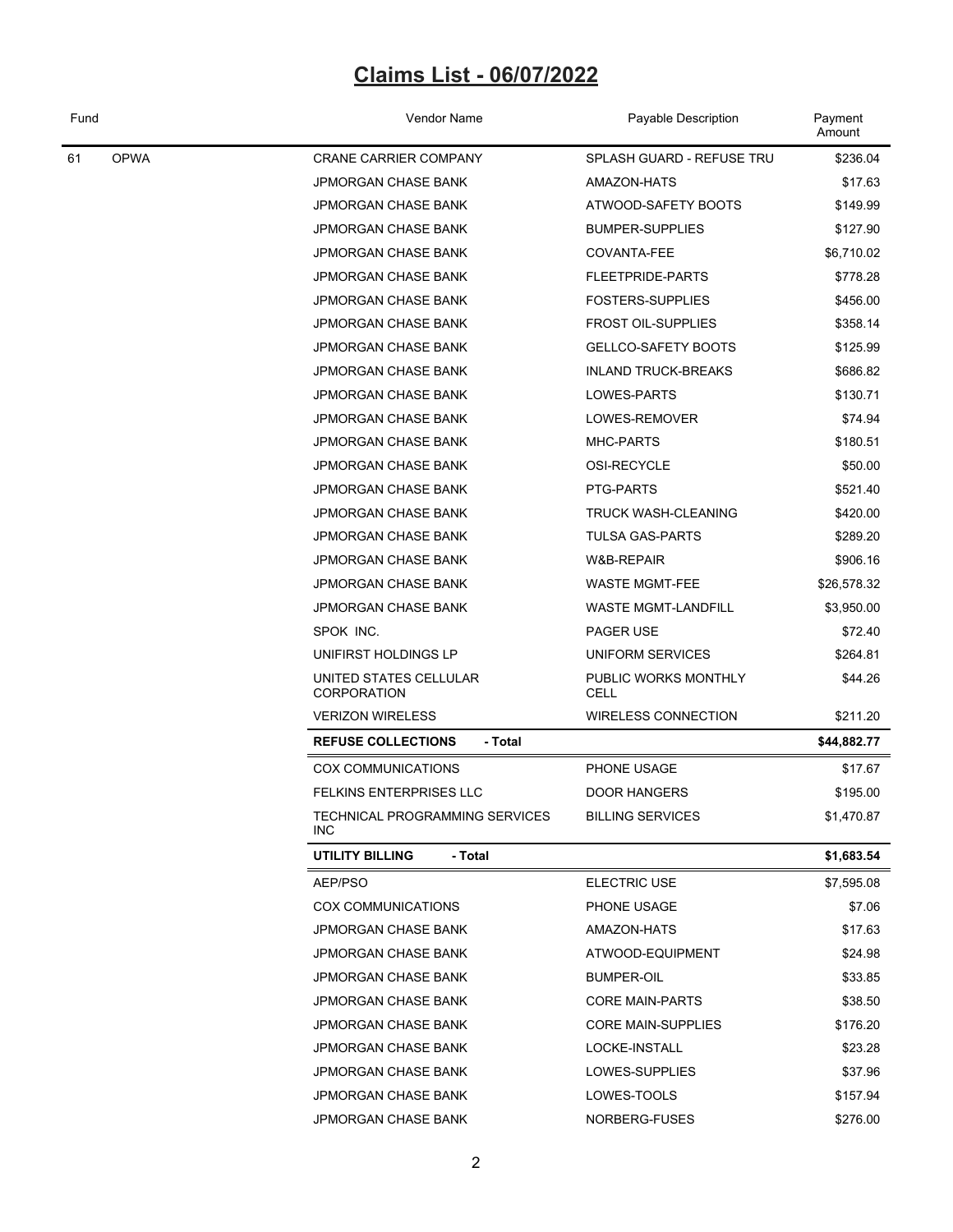| Fund |             | Vendor Name                                  | Payable Description          | Payment<br>Amount |  |
|------|-------------|----------------------------------------------|------------------------------|-------------------|--|
| 61   | <b>OPWA</b> | <b>JPMORGAN CHASE BANK</b>                   | OREILLY-BATTERY              | \$121.37          |  |
|      |             | <b>JPMORGAN CHASE BANK</b>                   | POLYSPEDE-PARTS              | \$2,866.00        |  |
|      |             | <b>JPMORGAN CHASE BANK</b>                   | <b>RED WING-UNIFORM</b>      | \$170.00          |  |
|      |             | <b>JPMORGAN CHASE BANK</b>                   | TWIN CITIES-WASTE WAT        | \$118.00          |  |
|      |             | SPOK INC.                                    | PAGER USE                    | \$67.35           |  |
|      |             | TREASURER PETTY CASH                         | <b>VEH TAG - FREIGHTLINE</b> | \$94.50           |  |
|      |             | UNIFIRST HOLDINGS LP                         | <b>UNIFORM SERVICES</b>      | \$186.70          |  |
|      |             | <b>VERDIGRIS VALLEY ELECTRIC COOP</b>        | <b>COFFEE CREEK ELECTRIC</b> | \$1,079.01        |  |
|      |             | <b>VERDIGRIS VALLEY ELECTRIC COOP</b>        | <b>GARRETT CREEK ELECTRI</b> | \$199.96          |  |
|      |             | <b>VERIZON WIRELESS</b>                      | <b>WIRELESS CONNECTION</b>   | \$80.02           |  |
|      |             | WASHINGTON CO RURAL WATER<br><b>DISTRICT</b> | <b>MAGNOLIA LS WATER</b>     | \$23.10           |  |
|      |             | WASHINGTON CO RURAL WATER<br><b>DISTRICT</b> | <b>MORROW LS WATER</b>       | \$19.80           |  |
|      |             | <b>WASTEWATER COLLECTIONS - Total</b>        |                              | \$13,414.29       |  |
|      |             | AEP/PSO                                      | <b>ELECTRIC USE</b>          | \$36,166.63       |  |
|      |             | AT&T                                         | PHONE USE                    | \$41.70           |  |
|      |             | <b>COX COMMUNICATIONS</b>                    | PHONE USAGE                  | \$14.13           |  |
|      |             | <b>JPMORGAN CHASE BANK</b>                   | AMAZON-HATS                  | \$17.63           |  |
|      |             | <b>JPMORGAN CHASE BANK</b>                   | <b>BUMPER-PARTS</b>          | \$16.92           |  |
|      |             | <b>JPMORGAN CHASE BANK</b>                   | CONTINENTAL-LUBRICANT        | \$255.55          |  |
|      |             | <b>JPMORGAN CHASE BANK</b>                   | <b>GRAINGER-EAR PLUGS</b>    | \$92.07           |  |
|      |             | <b>JPMORGAN CHASE BANK</b>                   | <b>GRAINGER-SUPPLIES</b>     | \$71.88           |  |
|      |             | <b>JPMORGAN CHASE BANK</b>                   | HOMEDEPOT-LIGHT              | \$66.93           |  |
|      |             | <b>JPMORGAN CHASE BANK</b>                   | LOWES-SUPPLIES               | \$25.22           |  |
|      |             | <b>JPMORGAN CHASE BANK</b>                   | <b>MERCHANDISE EXPENSE</b>   | \$210.00          |  |
|      |             | <b>JPMORGAN CHASE BANK</b>                   | MYBINDING-SUPPLIES           | \$62.36           |  |
|      |             | <b>JPMORGAN CHASE BANK</b>                   | PHENOVA-REAGENT              | \$507.48          |  |
|      |             | JPMORGAN CHASE BANK                          | ROYAL FILTER-SUPPLIES        | \$1,529.52        |  |
|      |             | <b>JPMORGAN CHASE BANK</b>                   | TRAVEL EXPENSE 05/13         | \$16.02           |  |
|      |             | <b>JPMORGAN CHASE BANK</b>                   | USA BLUE BOOK-CLEANER        | \$83.70           |  |
|      |             | JPMORGAN CHASE BANK                          | USA BLUE BOOK-SUPPLIE        | \$508.49          |  |
|      |             | JPMORGAN CHASE BANK                          | WALMART-WATER                | \$10.80           |  |
|      |             | <b>JPMORGAN CHASE BANK</b>                   | <b>WASTE MGMT-REMOVAL</b>    | \$8,564.67        |  |
|      |             | <b>JPMORGAN CHASE BANK</b>                   | <b>WASTE MGMT-SLUDGE</b>     | \$10,303.52       |  |
|      |             | SPOK INC.                                    | PAGER USE                    | \$40.20           |  |
|      |             | UNIFIRST HOLDINGS LP                         | UNIFORM SERVICES             | \$393.26          |  |
|      |             | <b>VERIZON WIRELESS</b>                      | <b>WIRELESS CONNECTION</b>   | \$80.02           |  |
|      |             | <b>WASTEWATER TREATMENT</b><br>- Total       |                              | \$59,078.70       |  |
|      |             | AEP/PSO                                      | ELECTRIC USE                 | \$306.05          |  |
|      |             | BILL BASORE TRUCKING & EXCAVATION,           | <b>APRIL DIRT</b>            | \$195.00          |  |
|      |             | <b>COX COMMUNICATIONS</b>                    | PHONE USAGE                  | \$7.06            |  |
|      |             |                                              |                              |                   |  |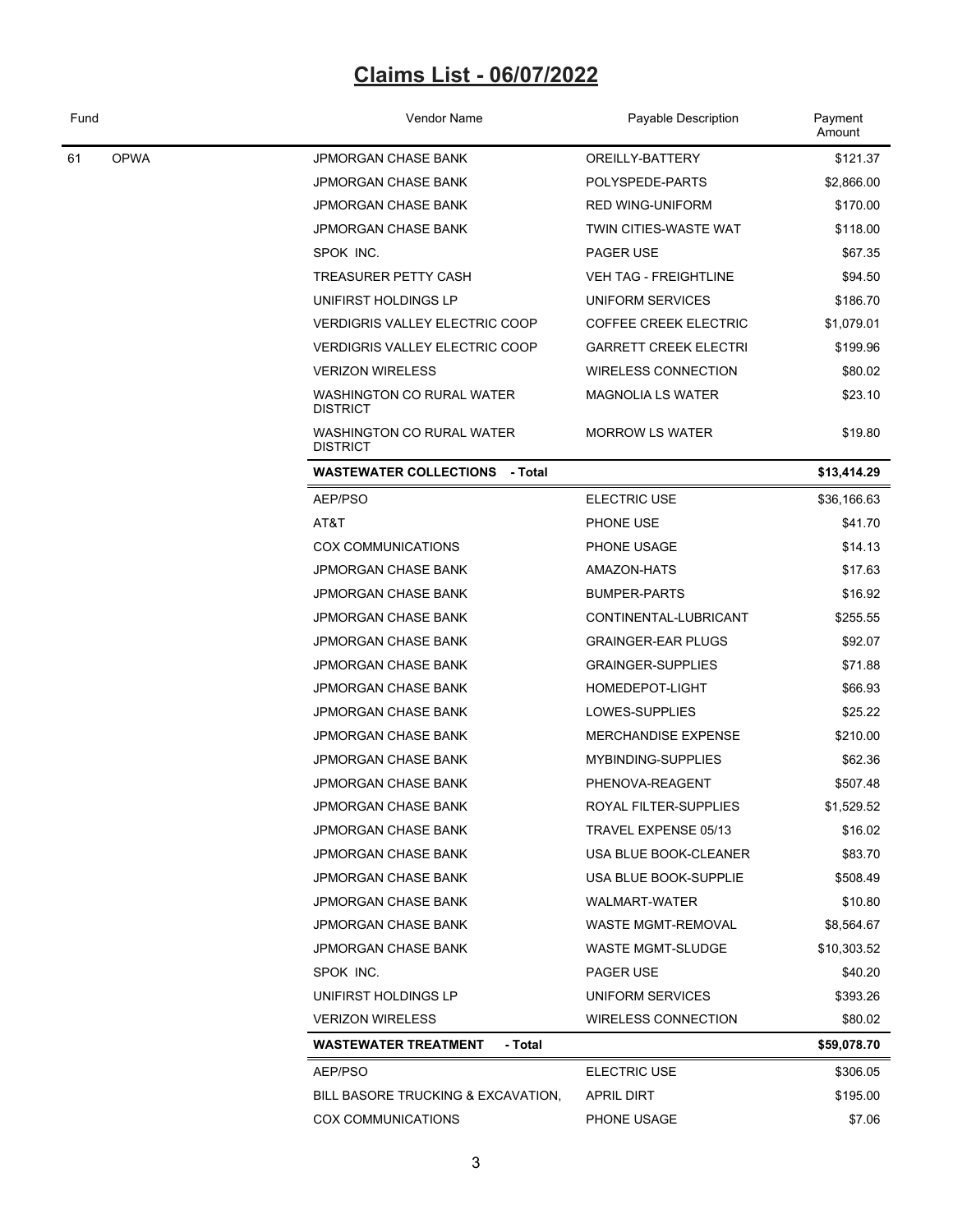| Fund                    |                                            | Vendor Name<br>Payable Description                         |                                            | Payment<br>Amount |
|-------------------------|--------------------------------------------|------------------------------------------------------------|--------------------------------------------|-------------------|
| <b>OPWA</b><br>61       |                                            | <b>JPMORGAN CHASE BANK</b>                                 | <b>ACCURATE-TRAINING</b>                   |                   |
|                         |                                            | <b>JPMORGAN CHASE BANK</b>                                 | AMAZON-HATS                                | \$17.63           |
|                         |                                            | <b>JPMORGAN CHASE BANK</b>                                 | <b>BROWN-SOD</b>                           | \$120.00          |
|                         |                                            | <b>CLAREMORE TAG-RENEWAL</b><br><b>JPMORGAN CHASE BANK</b> |                                            | \$117.59          |
|                         |                                            | <b>JPMORGAN CHASE BANK</b>                                 | CORE&MAIN-ANODES                           | \$1,222.40        |
|                         |                                            | <b>JPMORGAN CHASE BANK</b><br>CORE&MAIN-BOXES              |                                            | \$391.45          |
|                         |                                            | <b>JPMORGAN CHASE BANK</b>                                 | CORE&MAIN-FITTING                          | \$210.00          |
|                         |                                            | <b>JPMORGAN CHASE BANK</b>                                 | CORE&MAIN-METER CANS                       | \$2,440.37        |
|                         |                                            | <b>JPMORGAN CHASE BANK</b>                                 | CORE&MAIN-METERS                           | \$1,170.00        |
|                         |                                            | <b>JPMORGAN CHASE BANK</b>                                 | CORE&MAIN-REPAIR                           | \$434.50          |
|                         |                                            | <b>JPMORGAN CHASE BANK</b>                                 | CORE&MAIN-RESETTER                         | \$245.66          |
|                         |                                            | <b>JPMORGAN CHASE BANK</b>                                 | CORE&MAIN-SETTER                           | \$315.00          |
|                         |                                            | <b>JPMORGAN CHASE BANK</b>                                 | CORE&MAIN-SUPPLIES                         | \$3,560.68        |
|                         |                                            | <b>JPMORGAN CHASE BANK</b>                                 | HARBOR-TOOLS                               | \$50.89           |
|                         |                                            | <b>JPMORGAN CHASE BANK</b>                                 | LOWES-SUPPLIES                             | \$164.00          |
|                         |                                            | <b>JPMORGAN CHASE BANK</b>                                 | LOWES-TOOLS                                | \$27.96           |
|                         |                                            | <b>JPMORGAN CHASE BANK</b>                                 | <b>RED WING-UNIFORM</b>                    | \$170.00          |
|                         |                                            | <b>JPMORGAN CHASE BANK</b>                                 | <b>TWIN CITIES-WATER</b>                   | \$678.20          |
|                         |                                            | SPOK INC.                                                  | PAGER USE                                  | \$94.50           |
|                         |                                            | UNIFIRST HOLDINGS LP                                       | UNIFORM SERVICES                           | \$210.93          |
|                         |                                            | <b>VERDIGRIS VALLEY ELECTRIC COOP</b>                      | <b>WATER CONTROL ELECTRI</b>               | \$30.60           |
|                         |                                            | <b>VERIZON WIRELESS</b>                                    | <b>WIRELESS CONNECTION</b>                 | \$136.07          |
|                         |                                            | <b>WATER</b><br>- Total                                    |                                            | \$12,466.54       |
|                         |                                            | CP&Y INC                                                   | WWTP LS EXP PROJECT                        | \$7,654.64        |
|                         |                                            | CROSSLAND HEAVY CONTRACTORS                                | <b>WWTP UPGRADE-LS</b><br><b>EXPANSION</b> | \$1,153,214.46    |
|                         |                                            | GREELEY & HANSEN LLC LBX 619776                            | <b>INSPECTION SERVICES - WWT</b>           | \$25,888.40       |
|                         |                                            | <b>WWTP UPGRADE</b><br>- Total                             |                                            | \$1,186,757.50    |
|                         | - Total<br>OPWA                            |                                                            |                                            | \$2,182,852.23    |
| 67                      | OPWA SALES TAX                             | <b>BANCFIRST</b>                                           | 800650012/2016 NOTE                        | \$233,647.50      |
|                         |                                            | <b>BANCFIRST</b>                                           | 800730038/2018 NOTE                        | \$95,470.00       |
|                         |                                            | <b>BANCFIRST</b>                                           | 800826026/2020 NOTE                        | \$97,628.04       |
|                         |                                            | - Total<br><b>OPWA STF DEBT SERVICE</b>                    |                                            | \$426,745.54      |
|                         | <b>OPWA SALES TAX</b><br>- Total           |                                                            |                                            | \$426,745.54      |
| 69                      | <b>OPWA SALES TAX SUB</b><br><b>ACCOUN</b> | MORROW PLACE INVESTMENT GROUP<br><b>LLC</b>                | DEVELOPMENT AGREEMENT                      | \$6,628.70        |
|                         |                                            | <b>OPWA ST SUB - DEBT SERV - Total</b>                     |                                            | \$6,628.70        |
|                         | <b>OPWA SALES TAX SUB ACCOUN - Total</b>   |                                                            |                                            | \$6,628.70        |
| <b>OPWA Grand Total</b> |                                            |                                                            | \$2,616,226.47                             |                   |